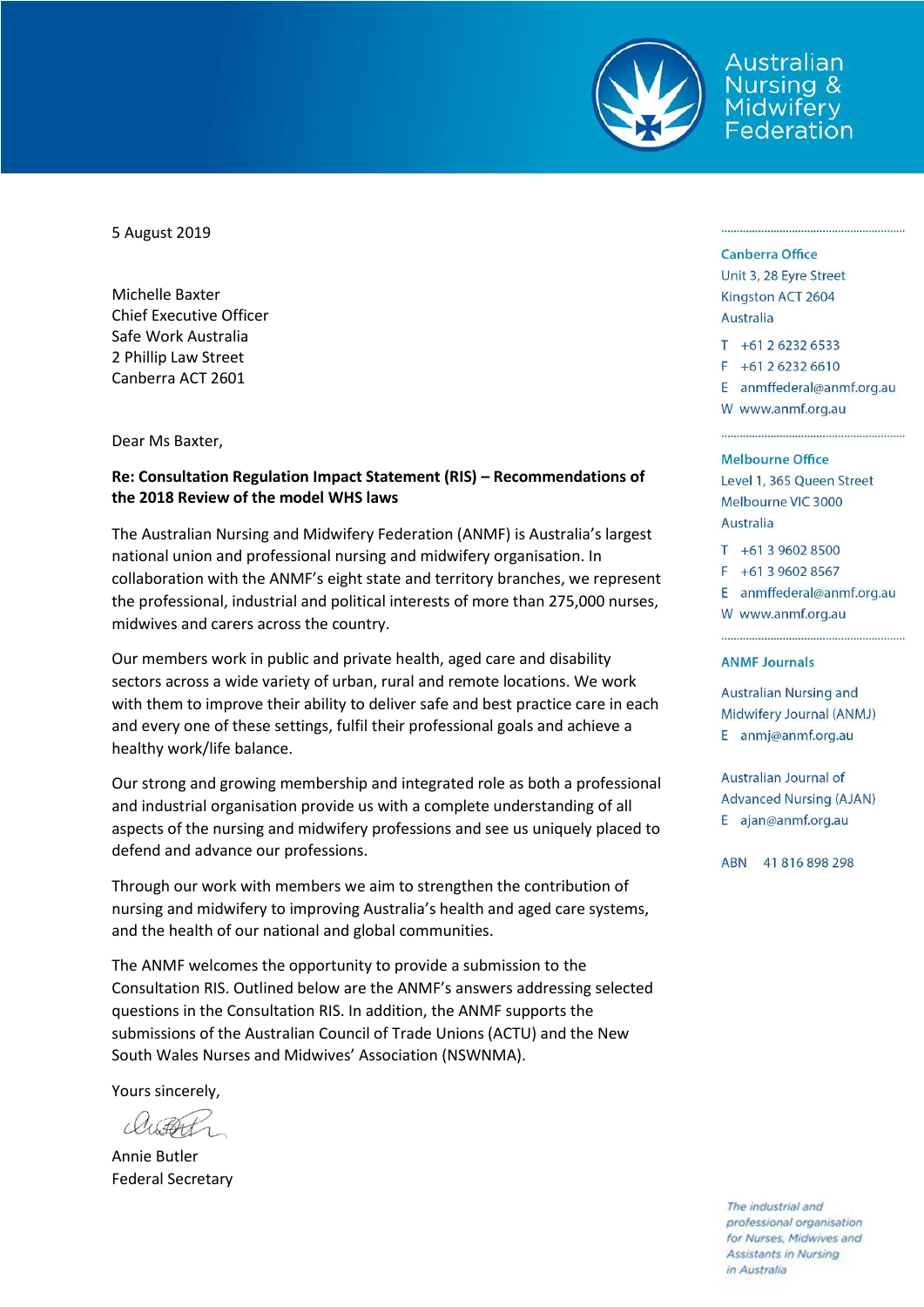# **Consultation RIS – 2018 Review Recommendations Submission template**

# **What is your**

 $\overline{a}$ 

**name?** Australian Nursing and Midwifery Federation

# **Psychosocial risks (Recommendation 2)**

 **How are you, your organisation or your stakeholders affected by the problems identified in the 2018 Review findings, and to what extent?** 

The ANMF frequently assists members with psychosocial risks through its network of paid officials. ANMF members often confront bullying, occupational violence and fatigue in their workplaces.

The ANMF has a range of policies on psychosocial risks including:

- Fatigue Prevention (updated May 2019);
- Prevention of occupational violence and aggression in the workplace (updated November 2018);
- Rostering (updated February 2019); and
- Workplace stress prevention (updated May 2019)

A recent joint study by the NSWNMA and the University of Technology, Sydney (UTS) identified that the impact of violence is far reaching on nurses and midwives. Of the 3,612 respondents, there was a reported injury rate of 28% because of an episode of violence. Two-thirds of participants reported that they had not been provided with adequate information, support and follow-up after an episode of violence. Most survey participants believed that violence was an inevitable part of their job and that it was increasing in severity and frequency.<sup>1</sup>

Sexual harassment, which is a type of psychosocial hazard, is a concern to the ANMF and its members. An ACTU survey conducted on this issue in late 2018, was completed by nearly 10,000 workers, including ANMF members. This survey found that less than half of workplaces where respondents had worked had proper preventative measures in place, including mandatory training for staff, a clear workplace policy, an effective complaints mechanism, or access to workplace health and safety processes. 2

Despite the evidence of an increase in psychosocial risks, the 2018 Review found that there is a widespread view that psychosocial health is neglected due to the lack of WHS Regulations that contend with it. The lack of regulation makes it more difficult to assist ANMF members who have encountered psychosocial risks, as it can be more difficult to explain processes and rules to members without anything that specifically addresses psychosocial hazards in detail. In addition, mechanisms currently available place too much emphasis on individual reporting of issues, like sexual harassment, rather than a WHS framework that would encourage the significant cultural change necessary.

**Consultation RIS – 2018 Review Recommendations – Submission template**

<sup>1</sup> Dr Jacqui Pich, 2018. *Violence in Nursing and Midwifery in NSW*, NSWNMA and UTS, 3-33. Online: <https://www.nswnma.asn.au/wp-content/uploads/2019/02/Violence-in-Nursing-and-Midwifery-in-NSW.pdf> <sup>2</sup> ACTU, 2018. Sexual Harassment in Australian Workplaces Survey Results, ACTU, 8. Online: [https://www.actu.org.au/media/1385284/a4\\_sexual-harassment-survey-results\\_print.pdf](https://www.actu.org.au/media/1385284/a4_sexual-harassment-survey-results_print.pdf)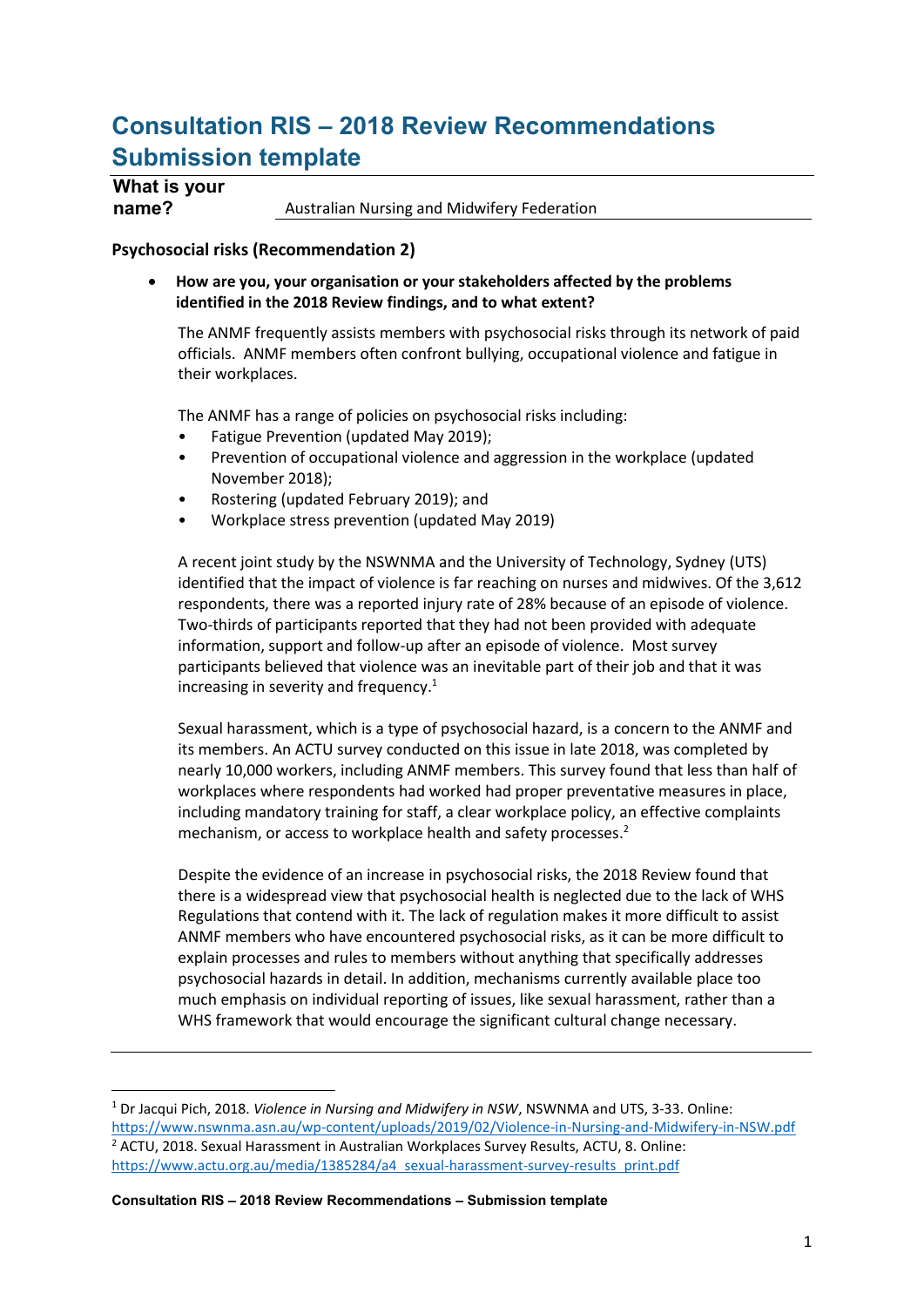Employers, particularly smaller ones without dedicated resources, can be more challenging to deal with when they have no clear and obvious source of their legal obligations.

 **What practical impact, including the costs and benefits, would the options set out in this Consultation RIS have on you, your organisation or your stakeholders? Please provide evidence of the impacts wherever possible.**

Implementing Option 2 would have a positive practical impact on the ANMF, its members and those who employ them. WHS regulations that specifically address psychosocial risks would provide clear legal rights for workers and could help to address information gaps identified by participants in the Pich report.

Identifying control measures for psychological risks, as Option 2 envisages, would also provide employers of ANMF members clear guidance on their obligations, which is an overall benefit to the health sector.

 **What is your preferred option and why will it be best for you, your organisation and your stakeholders?**

The ANMF strongly supports *Option 2 – Include requirements for managing psychosocial risks in the model WHS Regulations*.

This option will be best for the ANMF and its members because it will provide clearer rules around psychosocial risks, which is a growing area of concern for ANMF members. Providing a clear legislative framework within which to manage psychological health issues would assist all stakeholders.

 **Is the state of knowledge on psychosocial hazards, risks and control measures widely accepted and well established? Please support your answer with evidence.**

The ANMF contends that the state of knowledge on psychosocial hazards, risks and control measures is not widely accepted and well established.

As recently as 2007 employers disputed the concept of stress as conceptualised in the Victorian government's *Stresswise* guide. In addition, employers did not consider stress to be a major issue in the private sector<sup>3</sup> despite increasing mental health claims.<sup>4</sup>

The Pich report found that nurses and midwives working in NSW experienced an episode of violence in the preceding six months at a rate of over 50%.<sup>5</sup> The sheer volume of nurses and midwives who suffer from occupational violence clearly demonstrates that control measures are rarely implemented and not well established.

**.** 

<sup>&</sup>lt;sup>3</sup> Robert Stensholt, 2007. A report on the Occupational Health and Safety Act 2004: Administrative Review, Public Accounts and Estimates Committee, Victorian Parliament, 44

<sup>4</sup> Worksafe Victoria, 2017. WorkSafe Victoria Annual Report 2017, Victorian Government, 4. Online:

<https://content.api.worksafe.vic.gov.au/sites/default/files/2018-06/ISBN-WorkSafe-annual-report-2017.pdf> <sup>5</sup> Pich, *op. cit.*, 72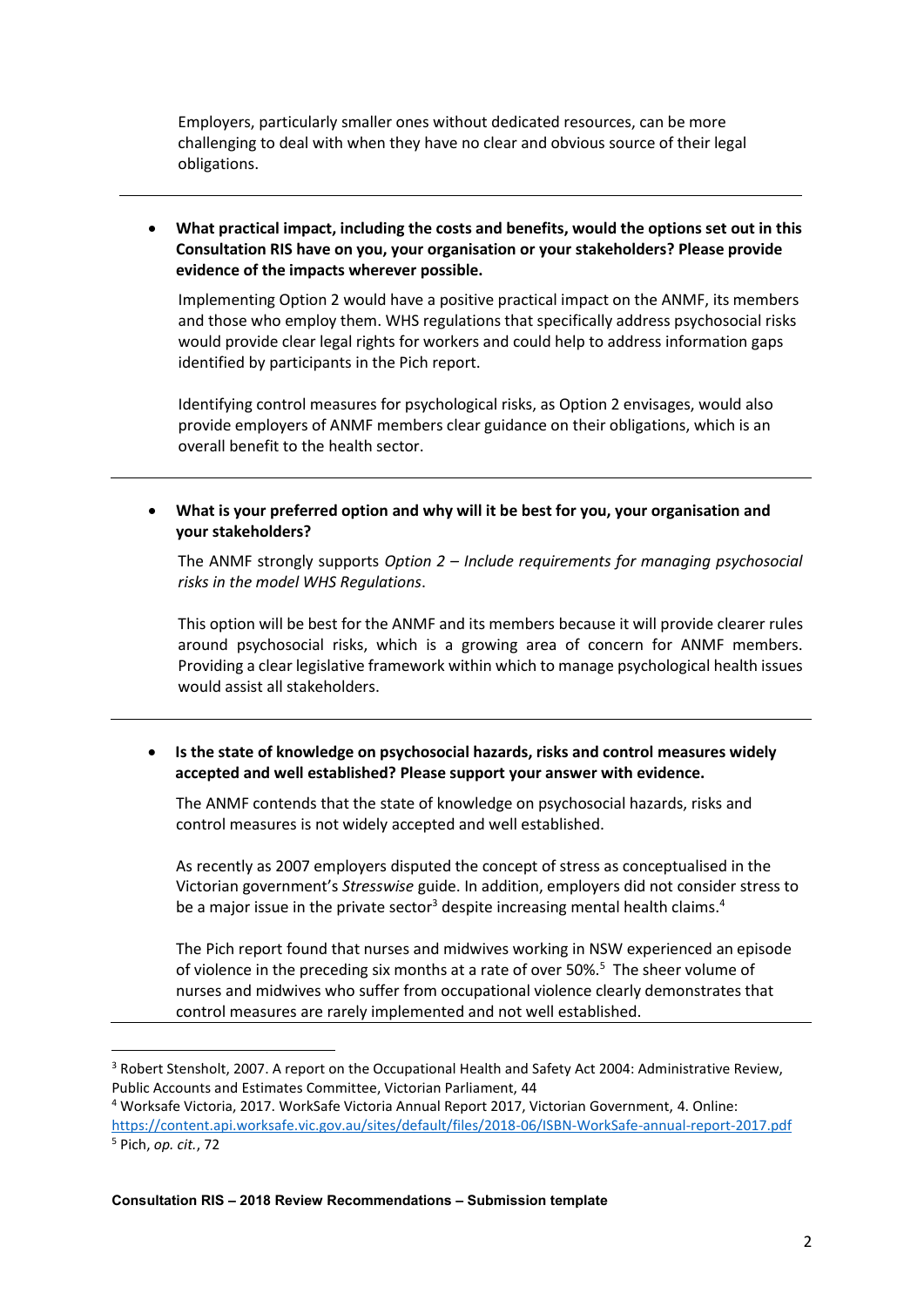The lack of widely accepted and well-established control measures is also evidenced in the selective reporting of episodes of violence by nurses and midwives. More than twothirds of nurses and midwives admit that they only reported "some" and not "all" episodes. Workplace culture was widely quoted as a reason to not report violence.<sup>6</sup>

**Do you have suggestions for what prescriptive psychosocial regulations might look like?**

The ANMF supports the submission of the NSWNMA in its submission to the 2018 Review in terms of what prescriptive regulations might look like concerning their content:

"Amendments to the WHS Regulation (are) to incorporate psychosocial hazards, including provisions around occupational violence and aggression; bullying; workloads and fatigue."<sup>7</sup>

#### **Workplace entry by HSR assistants (Recommendation 8)**

 **How are you, your organisation or your stakeholders affected by the problems identified in the 2018 Review findings, and to what extent?**

The findings of the 2018 Review identify how people who work for unions registered under the *Fair Work (Registered Organisations) Act 2009* are singled-out for unfavourable treatment. A person who works for an unregistered union would not be affected by the decision in *ABCC v Powell*<sup>8</sup> *.* 

Whilst many ANMF officials do gain WHS and Fair Work permits, it is not the intent of the model WHS laws to restrict who can assist an HSR in the way the *Fair Work Act 2009* does.

The ANMF also draws the attention of Safe Work to the NSWNMA Submission to the 2018 review. The NSWNMA stated that having to get an FWC permit is an "additional hurdle for union officials… given that this does not apply to any other person and these are the people that an HSR is most likely to be able to gain this support from."<sup>9</sup> The ANMF supports this submission.

 **What practical impact, including the costs and benefits, would the options set out in this Consultation RIS have on you, your organisation or your stakeholders? Please provide evidence of the impacts wherever possible.**

Option 2 will save money and time for unions, as some union officials would not need to complete right of entry training if they are only entering premises as an HSR assistant.

**.** 

[http://www.nswnma.asn.au/wp-content/uploads/2018/04/2018-Review-of-the-model-WHS-laws\\_April-2018.pdf](http://www.nswnma.asn.au/wp-content/uploads/2018/04/2018-Review-of-the-model-WHS-laws_April-2018.pdf) <sup>8</sup> Australian Building and Construction Commission v Powell [2017] FCAFC 89

**Consultation RIS – 2018 Review Recommendations – Submission template**

<sup>6</sup> Pich, *op. cit.*, 74

<sup>7</sup> NSWNMA, 2018. Submission by the New South Wales Nurses and Midwives' Association: Comment on the 2018 Review of the Model WHS laws, NSWNMA, 7. Online:

<sup>9</sup> NSWNMA, *op. cit*., 21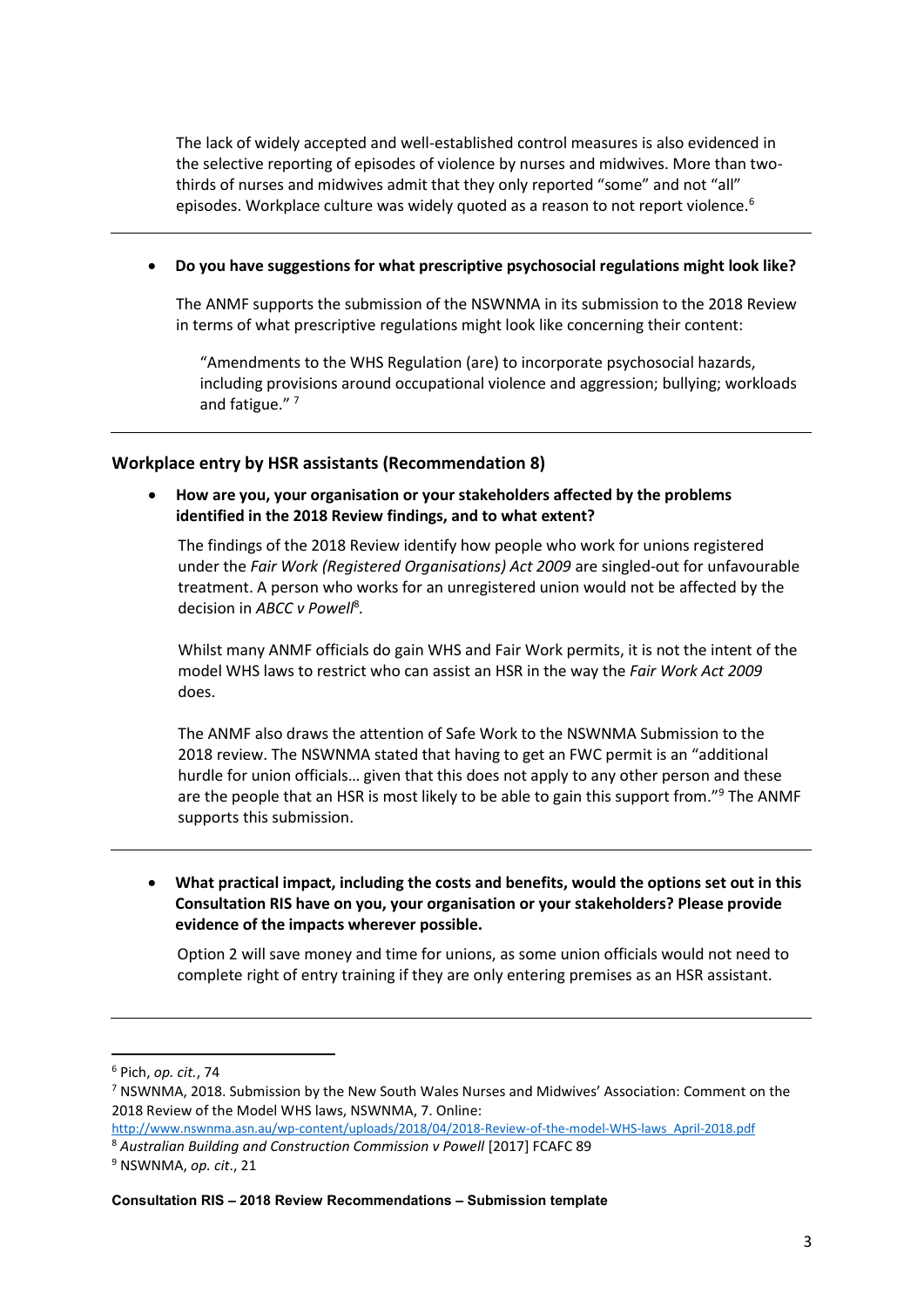### **What is your preferred option and why will it be best for you, your organisation and your stakeholders?**

The ANMF strongly supports *Option 2 – Work to clarify union officials may assist an HSR without a Fair Work permit*. It will be the best option for the ANMF because it will reduce unnecessary training, saving time and money.

# **Choice of HSR training course (Recommendation 10)**

 **How are you, your organisation or your stakeholders affected by the problems identified in the 2018 Review findings? What do you consider to be the cause and extent of disagreement over HSR training?**

Multiple branches of the ANMF currently conduct training for HSRs. This is done either directly by the branch or through an arrangement with a registered training organisation (RTO).

This training is specific to nursing, midwifery and the health environment in general. This specific training enhances the HSR training experience making it more relevant to HSRs from this industry.

ANMF members have expressed concerns that they have been sent to HSR training directed at other industry groups. This training has not properly addressed hazards and risk specific to health and how the regulatory regime affects their workplace. This is one area of disagreement over HSR training.

 **What practical impact, including the costs and benefits, would the options set out in this Consultation RIS have on you, your organisation or your stakeholders? Please provide evidence of the impacts wherever possible.**

The practical impact of allowing HSRs to choose their own training provider is that there would be less disputation between workers, their unions and employers. This benefits the health and safety of all workers and PCBUs in the health sector.

 **What is your preferred option and why will it be best for you, your organisation and your stakeholders?**

The ANMF strongly supports *Option 2 - Allow HSR choice of training provider*.

#### **The Category 1 offence and industrial manslaughter (Recommendation 23a & b)**

 **How are you, your organisation or your stakeholders affected by the problems identified in the 2018 Review findings, and to what extent?** 

Occupational violence is a huge concern to ANMF members. This is demonstrated by numerous initiatives ANMF branches have undertaken to address this issue. For example, the Victorian Branch of the ANMF has developed a *10-point plan to end violence and aggression in the Workplace* in conjunction with the Victorian Government. It also has a dedicated webpage and an app where members can report occupational violence.